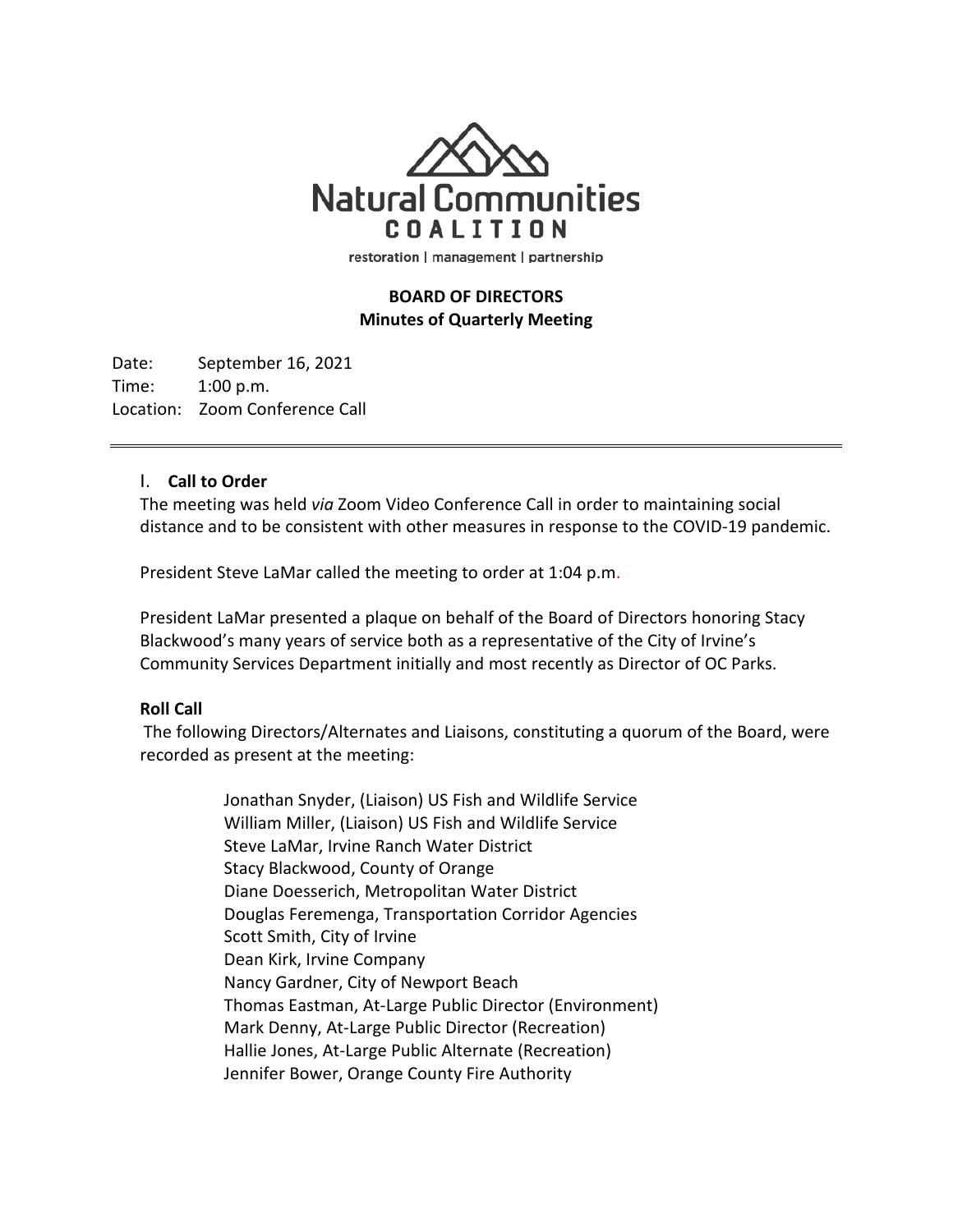September 16, 2021 Page 2

The following Directors were recorded as absent:

Todd Lewis, California Department of Parks and Recreation Ken Borngrebe, Southern California Edison Travis Huxman, University of California, Irvine Michael Recupero, At-Large Public Director (Business) Tom Maloney, Coastal Greenbelt Authority Shelli Lamb, Southwest Resource Management Association

II. **On a motion by Director Nancy Gardner, which was seconded by Vice President Diane Doesserich, the minutes of the June 17, 2021 meeting was approved** with abstentions from those who were not present at the meeting.

# III. **Investment Report: 2nd Quarter 2021**

Daniel Schoessow, Senior Vice President and Senior Investment Officer of Northern Trust, provided the Board of Directors an overview of the current economic expansion, interest rates, credit markets and equities. The overview was followed by a report on the investment performance of the Endowment, Acquisition and Restoration, Cowbird, and Pacific Pocket Mouse Custodial Funds during the 2<sup>nd</sup> Quarter of 2021.

## IV. **Financial Report: August 31, 2021**

President LaMar called on Treasurer Dean Kirk to provide a report on the August 31, 2021 Financials. The executive director highlighted other details relating to deposits and disbursements and profit and loss statements.

Following the review of the Financials President LaMar called for a motion to approve the Financial Report.

**On a motion by Director Gardner, which was seconded by Secretary Mark Denny, the August 31, 2021 financial report was approved unanimously.**

#### V. **Governance**

Executive Director Jim Sulentich was called on to present the draft amended language to the Natural Communities Coalition Bylaws that reflects the change in the role and titles of participants for the US Fish and Wildlife Service as required in the recent Memoranda of Understanding between the Service and NCC.

**On a motion by Director Gardner, which was seconded by Director Stacy Blackwood, the edits to the Natural Communities Coalition Bylaws were approved unanimously.**

#### VI. **FY 2021-22 Proposed Budget**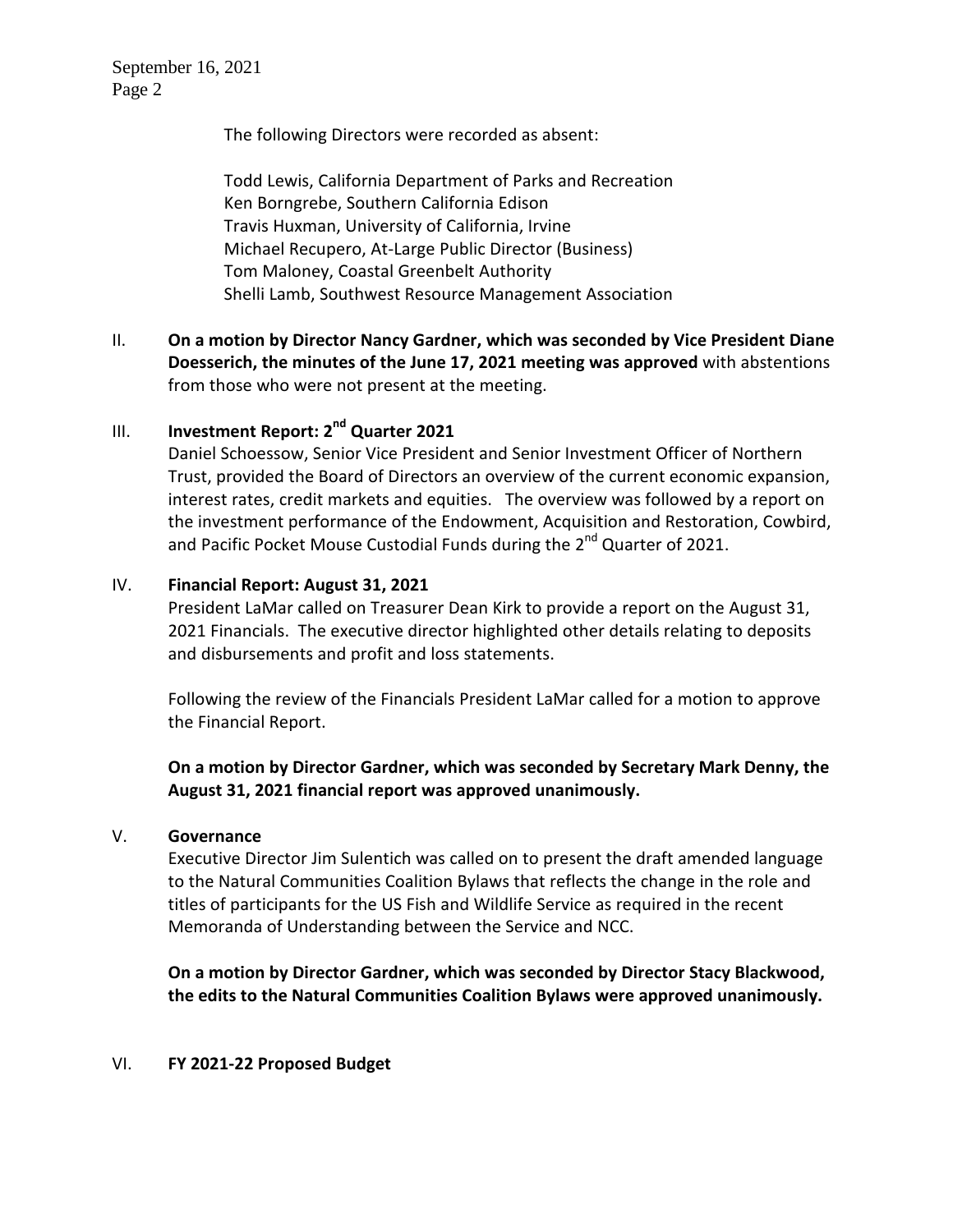The executive director called the board's attention to the meeting packet and the section documenting the details of the proposed FY 2021-22 proposed budget. He provided a general overview of the operational expenses proposed for the new fiscal year. Danny Fry, Science Coordinator and Wildland Fire Lead, presented proposed projects and related expenses.

Following questions, President LaMar called for a motion to approve the proposed budget.

**On a motion by Director Gardner, which was seconded by Director Blackwood, the proposed FY 2021-22 budget was approved as presented unanimously.**

## VII. **Wildland Report**

*Seed Enterprise Update: Status of Partners' Needs Assessment* G. Mendel Stewart, Natural Resource Management Coordinator for NCC, provided a summary of the interviews conducted with reserve partners relating to their habitat restoration native seed needs over the next three to five years. He thanked members of the board for their responsiveness and demonstrated interest in the seed enterprise.

## VIII. **Committee Reports**

President LaMar invited committee chairs for any updates on committee activities.

Stacy Blackwood, Chair of the Boundary Amendment and Acquisition Committee, called the board members' attention to Attachment 9 in the meeting packet and the analysis of a proposed Minor Amendment of the NCCP/HCP Boundary associated with the Irvine Lake Recreational Lease Parcel. The Boundary Committee met in July to consider the proposed amendment and voted in support and to recommend it to the Executive Committee for consideration at the July, 2021 meeting and to the Board of Directors at the September meeting. Director Blackwood walked the board through the general terms of the proposed Minor Amendment and asked that the boundary adjustment be considered for approval by the NCC Board of Directors.

President LaMar called for a motion to approve the Minor Boundary Amendment.

**On a motion by Director Blackwood, which was seconded by Secretary Denny, the Minor Boundary Amendment (MA 19-01) relating to the Irvine Lake Recreational Lease Parcel was approved unanimously.**

# IX. **Strategic Plan Update**

The executive director provided a status update relating to progress on the board approved 2019 -2021 Strategic Plan.